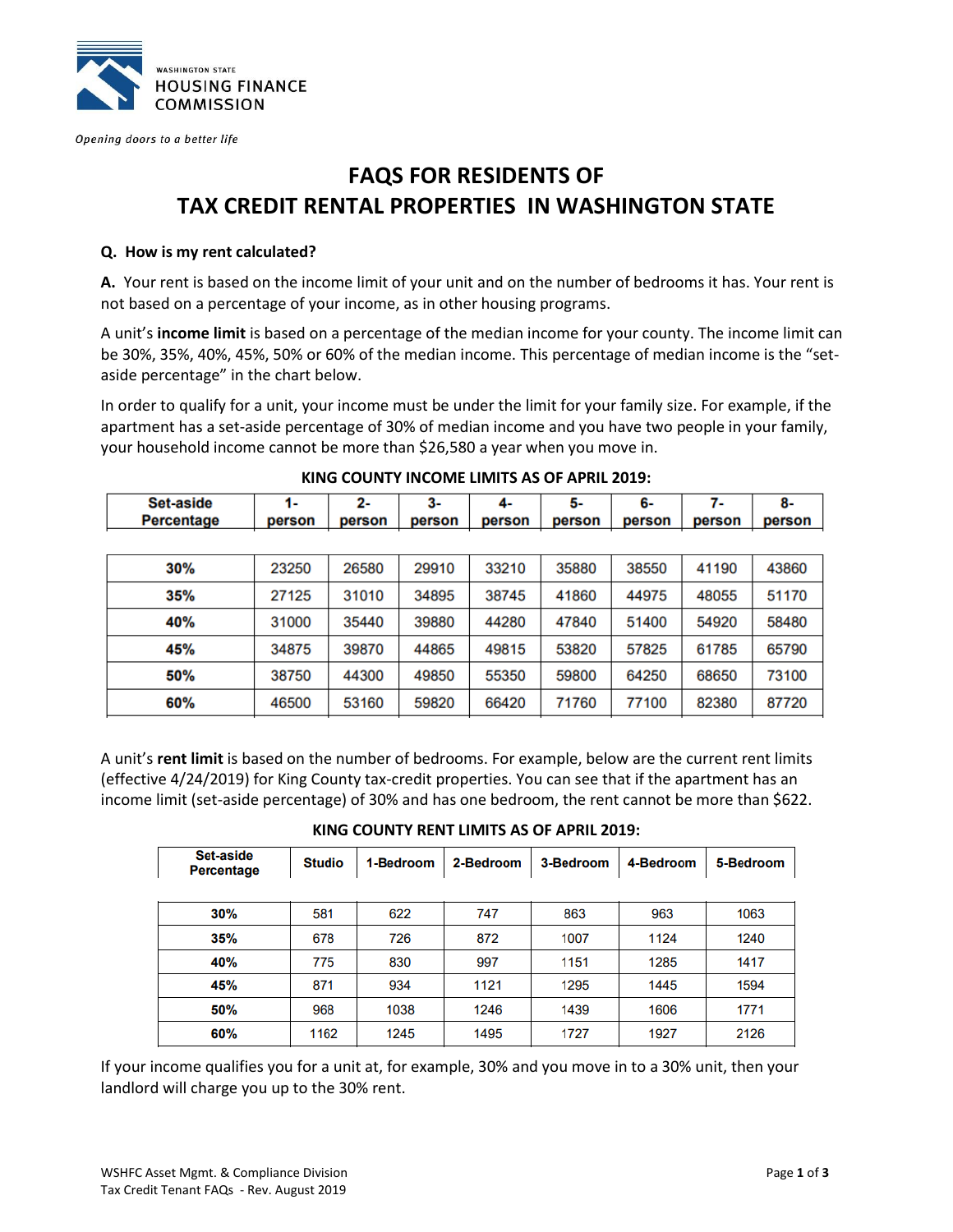However, if the property has already rented all its 30% units, you may be offered a unit with a higher income limit—say, 50%. The rent limit for this unit is also higher, so you should consider carefully before you move in whether you can afford the higher rent.

### **Q. Where do I find tax credit income and rent limits are for the property I want to move to?**

**A.** You can find this information online at [www.wshfc.org/limits](http://www.wshfc.org/limits) on the Washington State Housing Finance Commission's (WSHFC) website.

## **Q. Do income and rent limits ever change?**

**A.** Yes, the limits are updated annually, and the amounts usually increase each year.

## **Q. The limits for my county seem really high. Who decides how much the limits should be each year?**

**A.** The limits for all federal rental-housing programs are calculated by the U.S. Department of Housing and Urban Development (HUD), based on information about the local economy. If the economy is doing very well in a particular county and many people's wages are increasing as a result, the limits may go up. If the economy and people's wages are not doing as well, then limit amounts can go down.

After HUD calculates the limit amounts, they send the information to WSHFC and we publish the limits on our website. HUD updates program limits every year, typically in March or April.

## **Q. Do you make tax credit landlords raise their rents to match the updated limits every year?**

**A.** No. WSHFC does not require tax credit landlords to raise their rents. Landlords may choose to raise their rents as long as they don't go over the applicable rent limits.

## **Q. I signed a 12-month lease at a tax credit property. Now my landlord wants to raise my rent, but the lease term isn't over yet. Can my landlord do this?**

**A.** Your landlord cannot raise your rent during a lease term, according to a state law that went into effect on July 28, 2019. If you believe that your landlord is violating state law, you should seek legal advice. See our website for resources[: www.wshfc.org/managers/landlord-tenant.htm.](http://www.wshfc.org/managers/landlord-tenant.htm)

## **Q. What happens if my landlord charges me rent that is over the tax credit rent limit?**

**A.** Be sure to discuss any questions or concerns you have about your rent directly with your property manager. WSHFC monitors every tax credit project annually to make sure owners are not charging rents that are over the tax credit rent limits. When WSHFC discovers that a resident has been overcharged, we require the owner to refund any overpayment back to the resident.

#### **Q. At my last annual recertification, my landlord changed my unit from 30% to 50%. Is this allowed?**

**A.** If your income has increased enough to exceed a higher income set-aside, your landlord has the right to switch you to a higher income set-aside. However, your landlord must have language in your lease that explains this, and they must provide you with written notice prior to the change.

#### **Q. Why do I have to disclose all my household income and assets before I move in?**